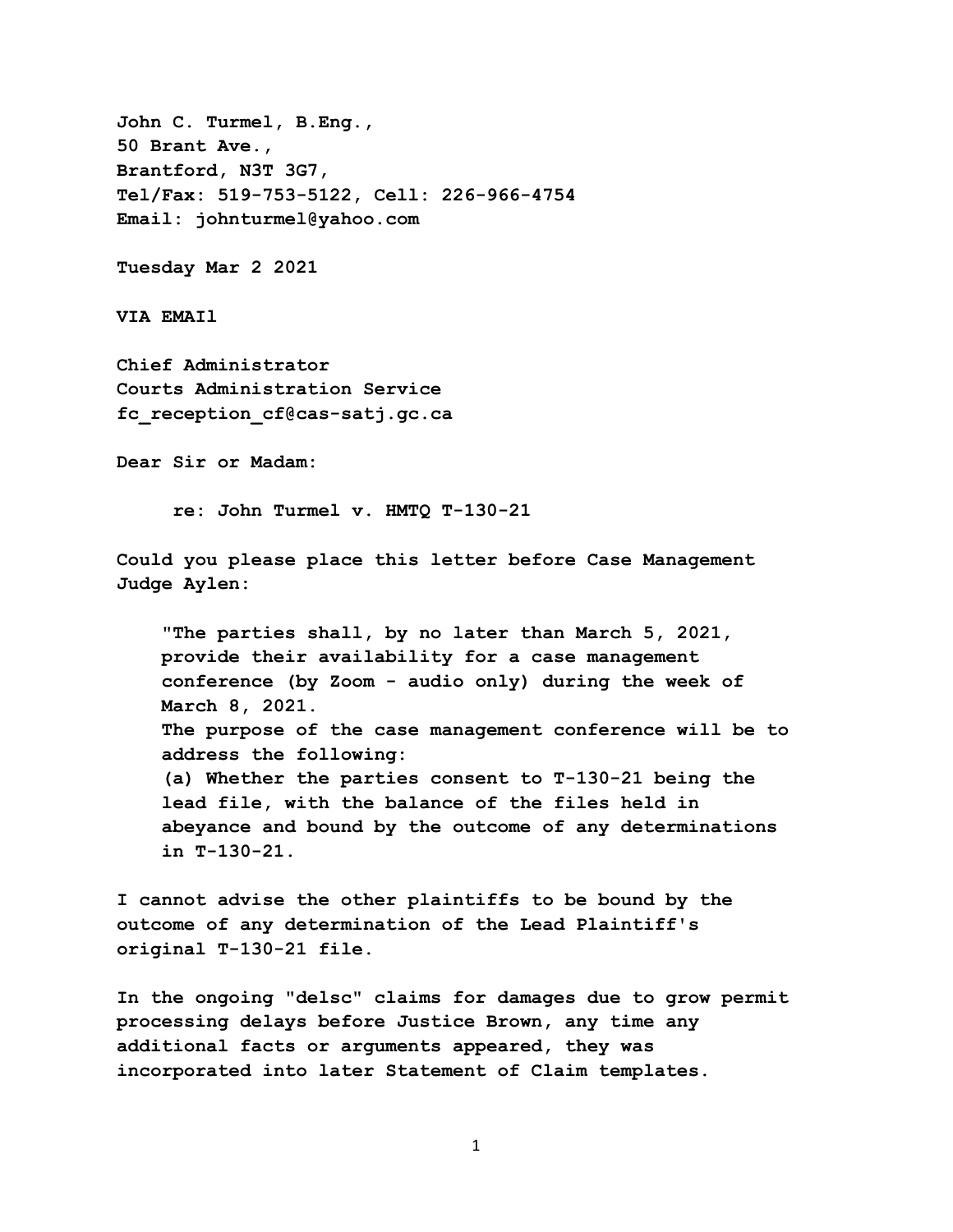**Later "delsc2" Statements claimed not just the cannabis that was not produced during the delay but also added the lost site rent.** 

**Later Statements claimed for the restitution of the processing time subtracted off the permit which was adjudicated when Judge Brown permitted the Lead Plaintiff's claim be amended to the updated version.** 

**The latest "delsc8" claim included an affirmation that the Court of Appeal found lacking. Both an original delsc and an updated delsc8 edition are still before Judge Brown.** 

**So I cannot advise anyone to be bound by a persuasive decision on an original claim when there is a good chance later claims will be improved.** 

**I will advise any plaintiffs who can't attend the zoom call to email their consent to a stay pending a decision on the Lead Plaintiff but not to be bound by it.** 

**(b) The timetable for the Crown's motion to strike. (c) The timetable for the Crown's motion for security for costs (if necessary)."**

**I have no comment on timetables other than to follow the timetables in the rules.** 

**Other issues not yet addressed are:** 

**a) Canada's request for leave to seek relief by way of a single motion to one plaintiff and not the others that would be applicable to all of the proceedings has been consented to as long as the other plaintiffs receive all documentation by email before ceding right to be served personally with relevant documents. I would further ask that the Court order that Defendant provide Lead Plaintiff with the list of plaintiff emails, say once a week.** 

2